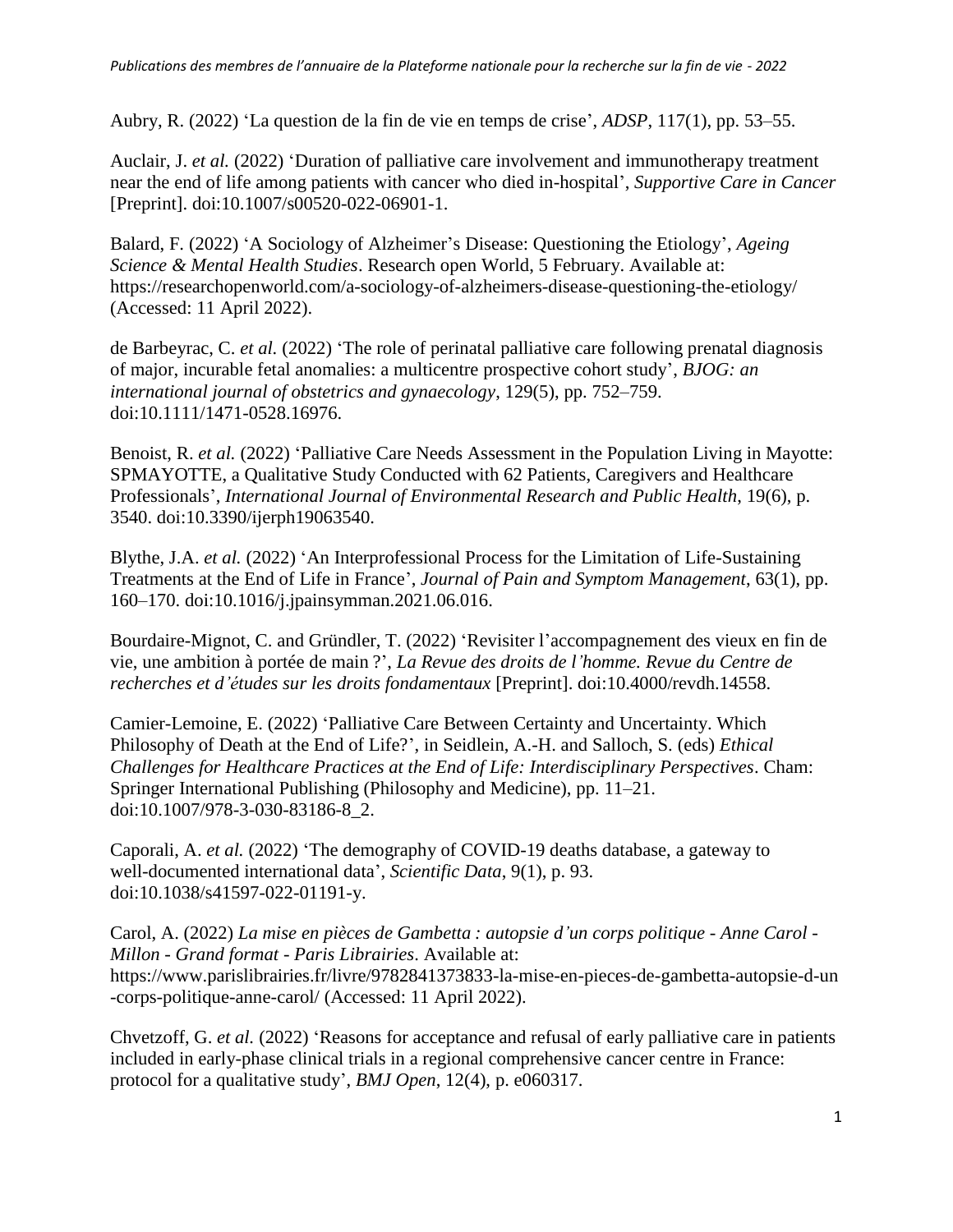doi:10.1136/bmjopen-2021-060317.

Comer, A.R. *et al.* (2022) 'Palliative and End-of-Life Care After Severe Stroke', *Journal of Pain and Symptom Management* [Preprint]. doi:10.1016/j.jpainsymman.2021.12.032.

Dantigny, R. *et al.* (2022) 'Knowledge and use of prognostic scales by oncologists and palliative care physicians in adult patients with advanced cancer: A national survey (ONCOPRONO study)', *Cancer Medicine*, 11(3), pp. 826–837. doi:10.1002/cam4.4467.

Ecarnot, F. *et al.* (2022) 'The next big epidemic? Device shutdowns', *Intensive Care Medicine*, 48(2), pp. 238–239. doi:10.1007/s00134-021-06584-y.

Elyn, A. *et al.* (2022) 'Potential determinants of unfavourable healthcare utilisation trajectories during the last year of life of people with incident Alzheimer Disease or Related Syndromes: a nationwide cohort study using administrative data', *Age and Ageing*, 51(3), p. afac053. doi:10.1093/ageing/afac053.

Etesse, C. *et al.* (2022) 'Représentations des équipes mobiles de soins palliatifs à propos de l'utilisation d'un guide sur les pratiques sédatives, étude qualitative en entretiens collectifs semi-dirigés', *Médecine Palliative* [Preprint]. doi:10.1016/j.medpal.2021.12.001.

Hergaux, P. *et al.* (2022) 'Accompagner la fin de vie et le deuil en oncologie : une affaire d'équipe. Qu'attendre des référentiels ?', *Bulletin du Cancer* [Preprint]. doi:10.1016/j.bulcan.2022.01.012.

Kentish-Barnes, N. *et al.* (2022) 'A three-step support strategy for relatives of patients dying in the intensive care unit: a cluster randomised trial', *The Lancet*, 399(10325), pp. 656–664. doi:10.1016/S0140-6736(21)02176-0.

Kuhn, E. *et al.* (2022) 'An Ethical Discussion of (Un-)Certainty at the End of Life: Exemplification by Means of Continuous Deep Sedation and Advance Directives', in Seidlein, A.-H. and Salloch, S. (eds) *Ethical Challenges for Healthcare Practices at the End of Life: Interdisciplinary Perspectives*. Cham: Springer International Publishing (Philosophy and Medicine), pp. 23–54. doi:10.1007/978-3-030-83186-8 3.

Le Dorze, M. *et al.* (2022) 'Critical pathways for controlled donation after circulatory death in France', *Anaesthesia, Critical Care & Pain Medicine*, 41(2), p. 101029. doi:10.1016/j.accpm.2022.101029.

Leboul, D. *et al.* (2022) 'Understanding why patients request euthanasia when it is illegal: a qualitative study in palliative care units on the personal and practical impact of euthanasia requests', *Palliative Care and Social Practice*, 16, p. 26323524211066924. doi:10.1177/26323524211066925.

Loganathan, K. *et al.* (2022) 'Incidence and outcomes of COVID-19 first wave pandemic in a French nursing home with residents suffering from severe mental illnesses', *Psychiatry Research*, 309, p. 114398. doi:10.1016/j.psychres.2022.114398.